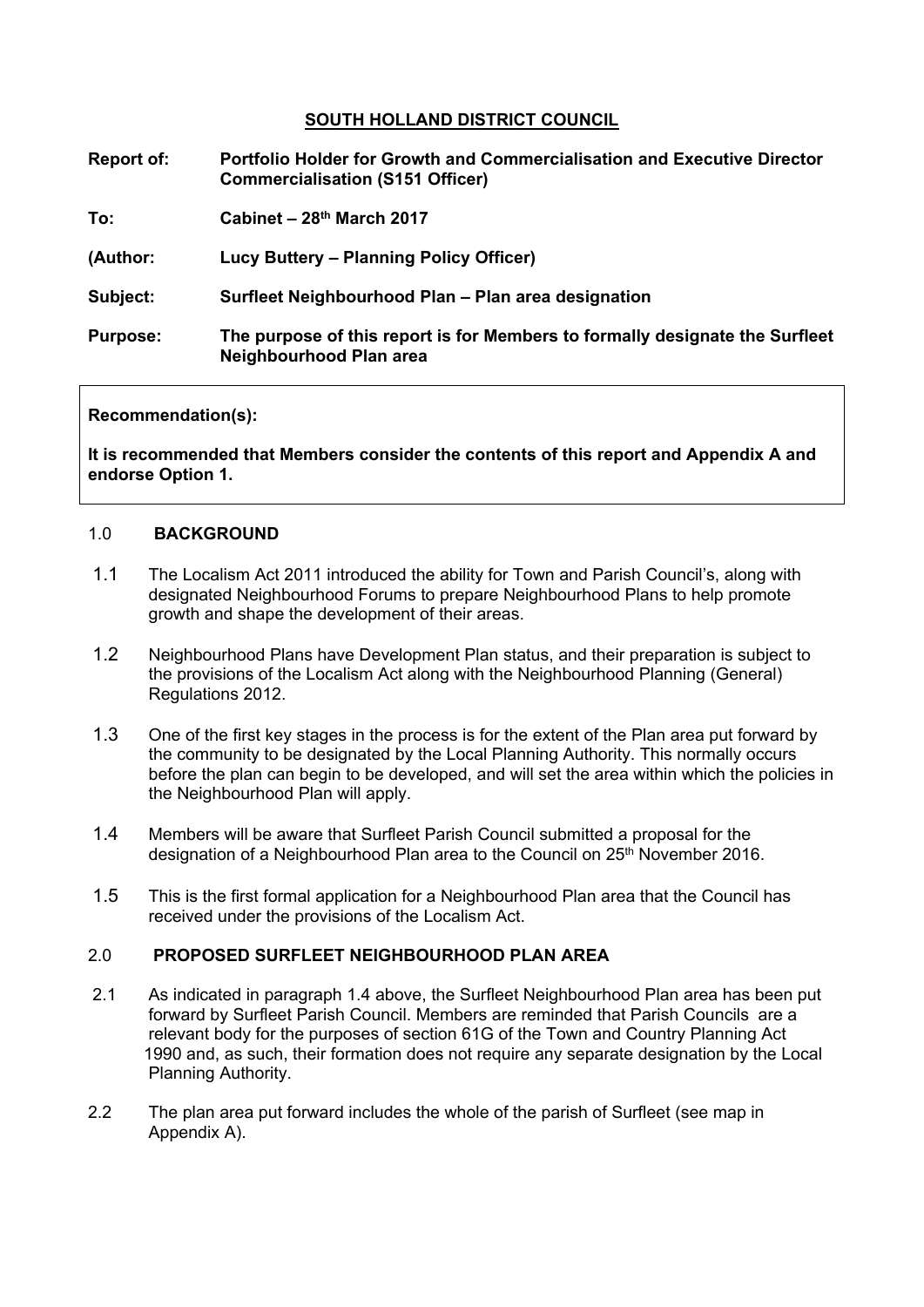- 2.3 The submitted statement that accompanied the area application has been considered. The community has expressed a desire to complement the emerging South East Lincolnshire Local Plan with local policies to influence how development takes place, such as through design policies for example. This approach is considered appropriate.
- 2.4 The 1990 Act requires the Council to consider the desirability of confirming the whole or part of a Parish as a Neighbourhood Plan area. Section 61G (7) of the 1990 Act states that Neighbourhood Plan areas must not overlap. The Neighbourhood Plan area submitted by Surfleet Parish Council is considered appropriate as it will avert potential future issues of overlapping should a proposal be made to designate a Neighbourhood Plan area in an adjacent parish.
- 2.5 Given that the area is not principally an employment area (in planning terms), there is no indication that the area should be designated as a Business area (as set out in the 1990 Act).
- 2.6 The Council is at the final stage of producing a new single Local Plan document (in conjunction with Boston Borough Council and Lincolnshire County Council) which, once adopted, will replace the current suite of Statutory Development Plan documents. The Council has a duty to support the Neighbourhood Plan process and so will need to work alongside Surfleet Parish Council as it moves through the most critical stage of the Local Plan process. This is due to the fact that the Neighbourhood Plan is required to be in broad conformity with the strategic policies of the Local Plan, which itself seeks to provide the strategic direction for growth and change in South East Lincolnshire.

# 3.0 **PUBLICATION OF THE PROPOSED PLAN AREA**

- 3.1 As required by Regulation 6 of the Neighbourhood Planning (General) Regulations 2012, the Council has publicised the application to designate the Neighbourhood Plan area for a six week period which closed on 3<sup>rd</sup> March. A formal notice was placed in the local press (the Spalding Voice), as well as on the Council's website advising of the publication period and how to make responses. However, Members are reminded that the wider publication and consultation on the Neighbourhood Plan will be the responsibility of the Parish Council as it moves forward.
- 3.2 The publication period elicited one response from a resident of Surfleet. However, this representation did not relate to the submitted Plan area itself, rather it was concerned with future aspirations for the area. It is therefore considered that the response does not affect the extent of the Neighbourhood Plan area proposed, and the comments have been forwarded to the Parish Council to help them develop the Plan. After designation of the plan area, the Council is required by Regulation 7 of the Neighbourhood Planning Regulations to publicise this fact and this will be carried out in the same manner as per the previous consultation.

### 4.0 **OPTIONS**

- 4.1 There are two options open to Members, which are as follows:
	- Option 1 Cabinet considers the content of this report and confirms the Neighbourhood Plan area as submitted by Surfleet Parish Council as set out in Appendix A of this report.
	- Option  $2 Do$  nothing.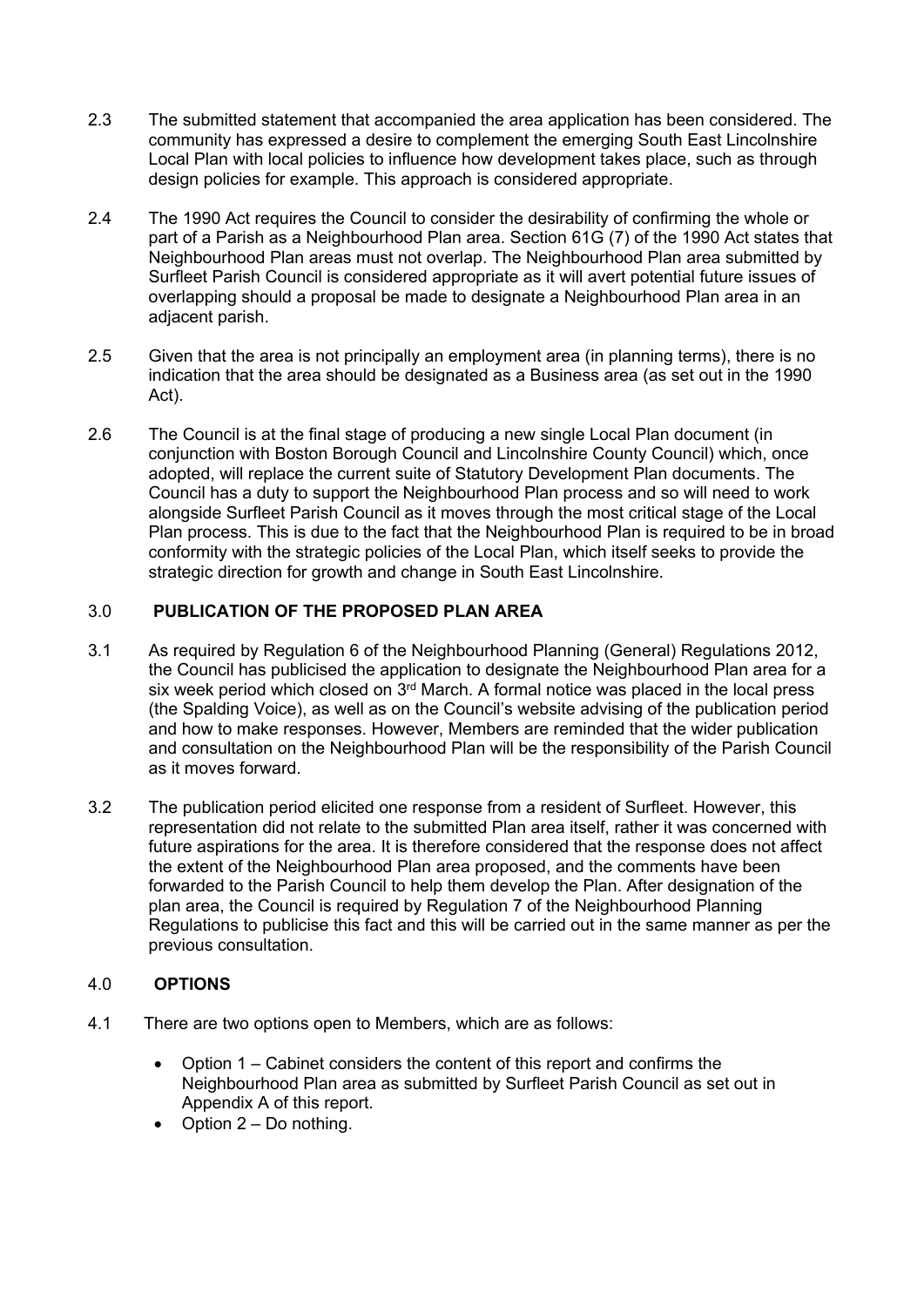### 5.0 **REASONS FOR RECOMMENDATION(S)**

- 5.1 It is recommended that Cabinet endorses Option 1 above. As highlighted within the report, it is considered that no issues were raised during the prescribed consultation period that should affect the confirmation of the Neighbourhood Plan area.
- 5.2 The alternative option to 'do nothing' would prevent the Neighbourhood Plan from moving forward.

## 6.0 **EXPECTED BENEFITS**

6.1 The expected benefits of confirming the Plan area is to enable the community to move forward with the preparation of the Neighbourhood Plan.

## 7.0 **IMPLICATIONS**

### 7.1 **Constitution & Legal**

7.1.2 The designation of Neighbourhood Plans is in accordance with the Neighbourhood Planning (General) Regulations 2012, as well as the provisions of the Localism Act 2011.

### 7.2 **Corporate Priorities**

7.2.1 Confirmation of the Plan area, thereby facilitating the advancement of the Neighbourhood Plan, will help support the Council's Corporate Priority to "have pride in South Holland by supporting the district and residents to develop and thrive".

### 7.3 **Financial**

7.3.1 There will be a small cost to the Council for the placing of the required press notices upon confirmation of the Plan area boundary which is funded through the Local Plan production budget.

### 7.4 **Stakeholders / Consultation / Timescales**

- 7.4.1 The Neighbourhood Plan area boundary was publicised in accordance with Regulation 6 of the Neighbourhood Planning (General) Regulations 2012, which included a notice in the local press as well as being placed on the Council's website.
- 7.4.2 The timescale for the preparation of the Neighbourhood Plan itself will be set by the community.

### 8.0 **WARDS/COMMUNITIES AFFECTED**

- 8.1 This report affects Pinchbeck and Surfleet Parish.
- 9.0 **ACRONYMS**
- 9.1 None

Background papers:- None